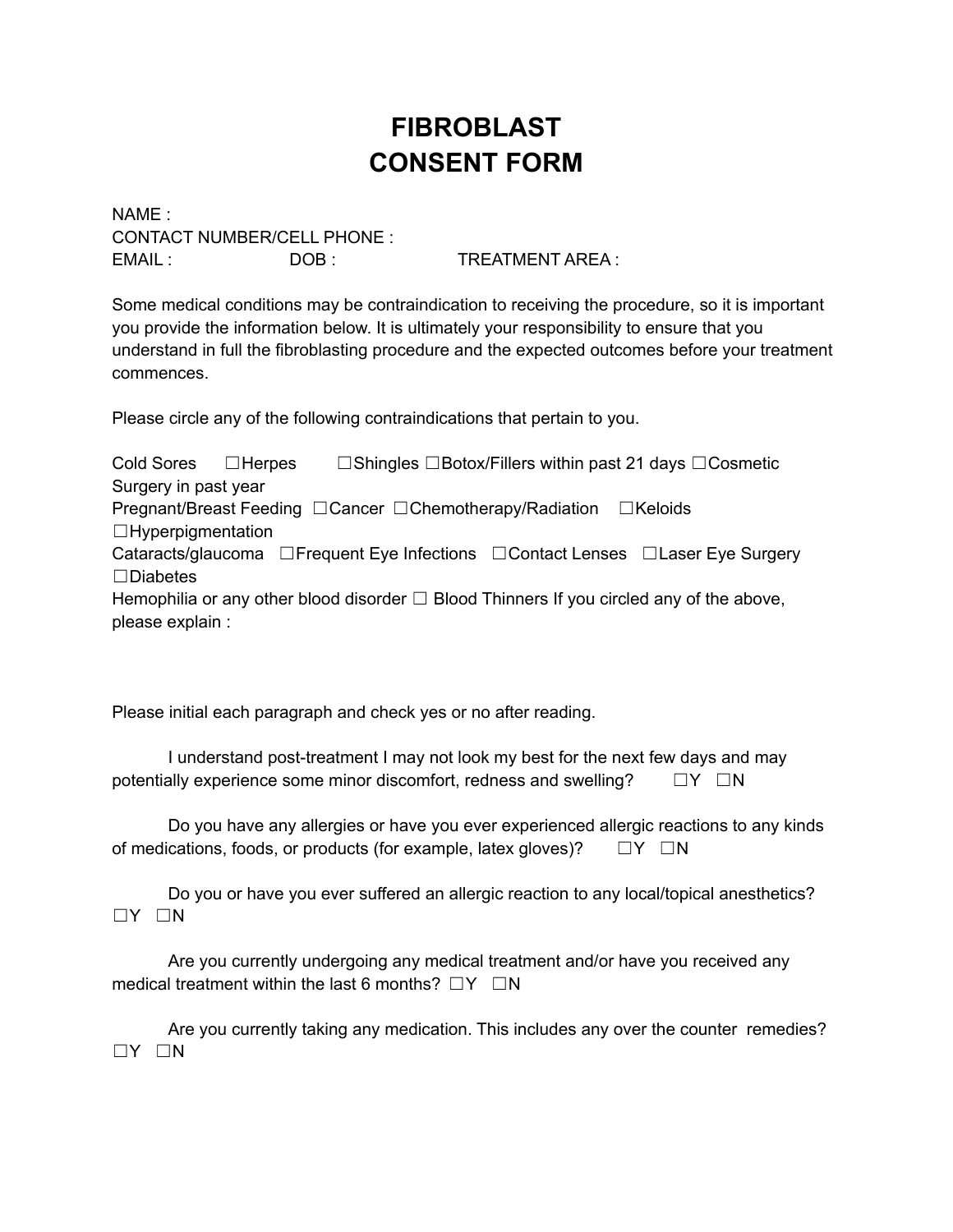Do you knowingly have an infectious disease or other acute or chronic disease?  $□Y$ ☐N

Do you suffer from uncontrolled, high or low blood pressure, or any other kind of circulatory issues or deficiencies? □Y □N

Do you suffer from dizziness, fainting attacks, or any other seizure-related condition? ☐Y ☐N

Do you have any history of cancer? If yes, have you had any radiation or chemotherapy treatment? □Y □N

Do you currently have or have you ever been treated for any pigmentation disorders such as Melasma, Age Spots, Hyperpigmentation, Vitiligo and Solar Lentigines, etc.? Do you ever develop dark spots on the skin from wounds?  $□Y □N$ 

Are you taking, or have you applied any oral/topical steroids or corticosteroids in the last 6 months? This would include Hydrocortisone for Eczema. ☐Y ☐N

Do you suffer from, or have any problems with scars healing? Do you suffer from keloid scarring, hypertrophic scarring or any other type of scarring?  $\square Y \square N$ 

Do you regularly use Retinol, Glycol, Salicylic Acid or benzoyl peroxide or any other exfoliating products devices (Clarisonic)?  $\square Y \square N$ 

Have you ever had any recent Permanent Make Up (PMU) or cosmetic treatment? If so when and did you experience any problems healing?  $\square Y \square N$ 

Do you have any corneal abrasion or retinal detachment?  $\square Y \square N$ 

Do you have any prosthetic implants or any plates or pins in the area being treated by Plasma Pen?  $\Box Y \Box N$  If you answered yes to any of the above, please explain:

Is there any other ailment or reason not listed above you feel we should know about which could prevent us from

delivering your Plasma Pen treatment?

Please initial each paragraph after reading.

I acknowledge that this is an elective procedure at my request.

I certify that I have listed all medications/medical procedures/ medical disorders. Fibroblasting with Plasma Pen cannot guarantee the exact outcome of this procedure, and results may vary from client to client.